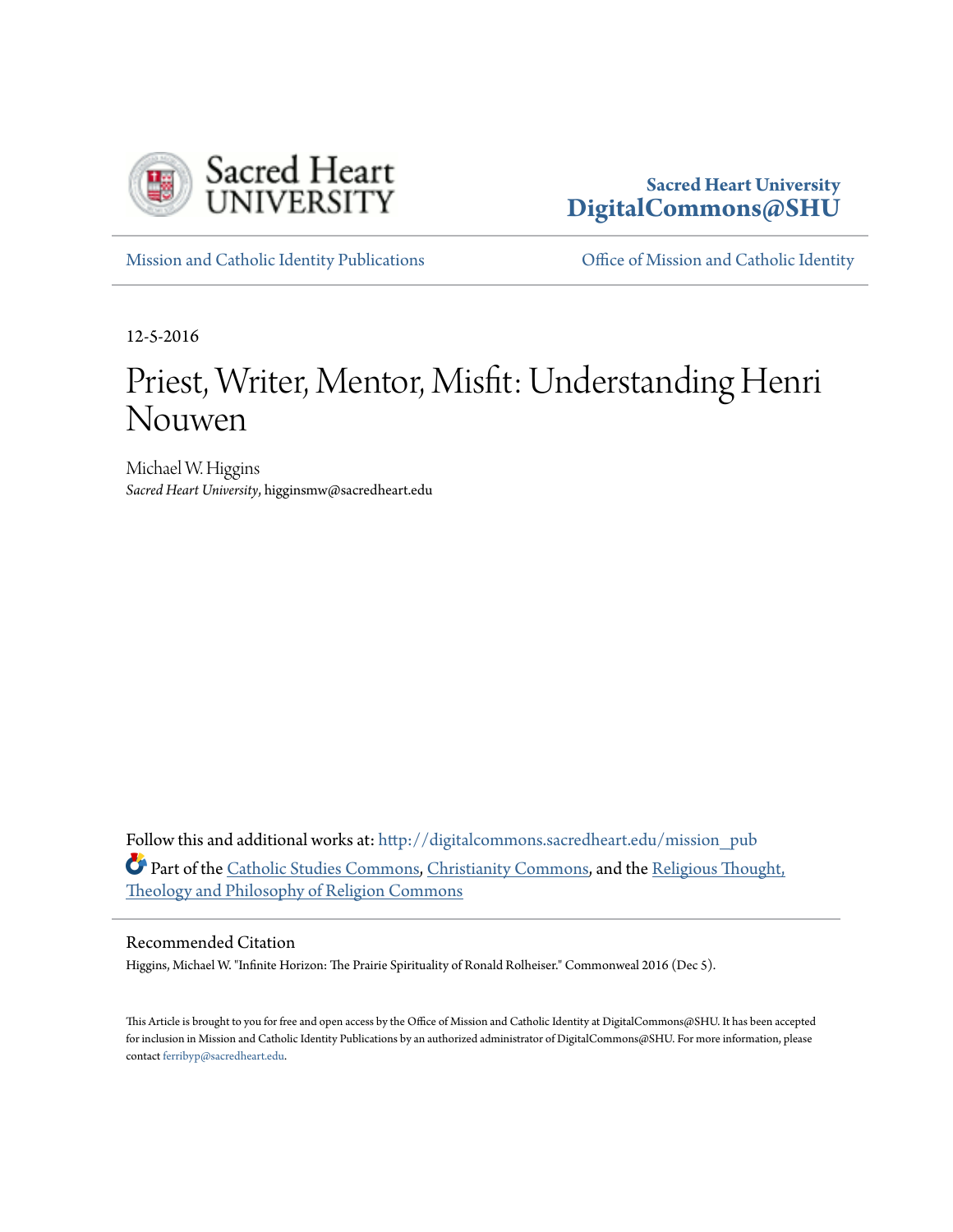## **Priest, Writer, Mentor, Misfit**

Understanding Henri Nouwen Michael W. Higgins December 5, 2016 - 11:01am 0 comments

Two decades ago, on September 21, 1996, while on the way to St. Petersburg to shoot a documentary based on his acclaimed spiritual meditation, *The Return of the Prodigal Son*, Henri Nouwen—priest, writer, professor, and pastoral mentor—died of a heart attack in his homeland of the Netherlands. His friends and countless admirers were stunned. Prolific author of more than three dozen books, and a much-called-upon speaker and preacher, Nouwen was a large presence in Catholic circles and a growing influence in Protestant ones as well. His loss was felt not only in his immediate community but around the world.

I knew Nouwen slightly, having had two memorable personal interactions with him in the 1980s. Asked to establish an adult education and pastoral information structure at my new university (St. Jerome's in Ontario), I was seeking an inaugural speaker for the opening of the university's Centre for Catholic Experience when my dean, Peter Naus, suggested his close friend Henri Nouwen, then a professor at Harvard Divinity School. Though my awareness of Nouwen was limited to his early book, *Thomas Merton, Contemplative Critic*, which I had found superficial, I did not demur; after all, I was untenured, new on campus, and the dean was Nouwen's friend and a big name to boot, so it seemed a good thing to do.

And it was. Nouwen's address—a dramatized homily titled "The Spirituality of Peace-Making"—was informative, skillfully constructed, and masterfully delivered. But what most impressed me was his request, prior to his talk, to spend some time in our chapel. The interval of prayer and solitude set a tone, a disposition, that flowed into Nouwen's presentation in the packed hall. He asked the gathered multitude to join him for several minutes of Taizé hymns, after which—moving about the dais with awkward strides—he spoke with the passion of a televangelist, eschewing academic jargon, delighting in the anecdotal, and not once referring to a text. It was performance art, and he was very good at it.

Many in the crowd were "groupies," for whom anything Nouwen said was nectar. Others were Mennonites intrigued by the "peace-making" dimension of his title. Still others were clergy unsure of his orthodoxy, or students attending as a class assignment. The most skeptical listeners were any number of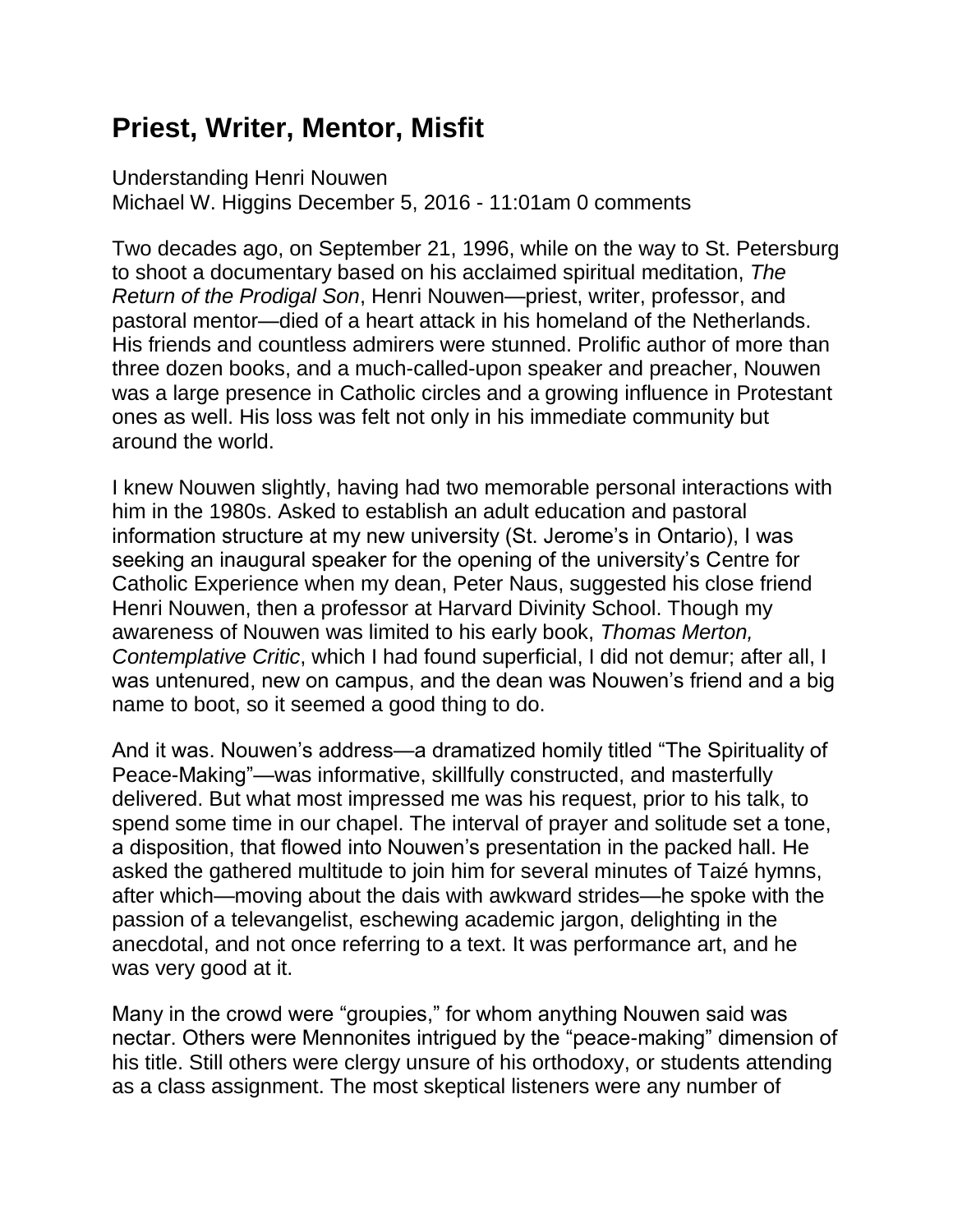professors unpersuaded that Nouwen was a serious scholar—refreshingly unconventional, yes, but lightweight and not really suited to a university setting. For my part, while the good opinion of my senior colleagues mattered to me, I could not but be impressed by a speaker who held a big audience enthralled for seventy-five minutes.

My second encounter with Nouwen occurred on the occasion of the twentyfifth wedding anniversary of Dean Naus and his wife Anke, both of whom traced their friendship with him back to Nijmegen University in Holland. Nouwen had witnessed their marriage and later baptized their three sons, and now he led a festive and sacramental celebration of their anniversary. I was struck by Nouwen's awkwardness in the moments when he wasn't presiding ritually, and realized how shy he was, an introvert in an extrovert's clothing. At one point in the evening, he found his way to my table and planted himself beside me. Looking at me with an unnerving intensity, he launched into a series of questions about who I was and what I thought—a raft of existential queries, almost an interrogation, that clashed with the evening's festive mood. I responded tentatively, and felt relieved when he moved on to zero in on someone else.

I mention these two instances because they illustrate the richly faceted dimensions of Henri Nouwen, a Pierrot-like figure with many masks: a solo artist and yet needy companion; a man born for the stage and yet deeply unsure of his own authenticity; a marvel and a misfit; a Joseph with a manycolored dreamcoat. In his ability to turn personal vulnerability into spiritual exploration lies the broad appeal his writing made[—and continues to](https://www.youtube.com/watch?v=YOyEw-EaaLU)  [make](https://www.youtube.com/watch?v=YOyEw-EaaLU)  $[1]$ —to his devoted readers. Nouwen addressed other people's pain by nakedly sharing his own; he spoke of our "woundedness" because he knew what that meant in very personal and even visceral terms. Whether counseling students, attending to the sick and the dying, or comforting the despairing, Nouwen drew from the well of his own anguish. He saw in his own pain a conduit of grace, a generative source of compassion and ground of human solidarity, an opening to heal others. "What to do," he wrote, "with this inner wound that is so easily touched and starts bleeding again?"

It is such a familiar wound. It has been with me for many years. I don't think this wound—this immense need for affection and this immense fear of rejection—will ever go away. It is here to stay, but maybe for a good reason. Perhaps it is a gateway to my salvation, a door to glory, and a passage to freedom.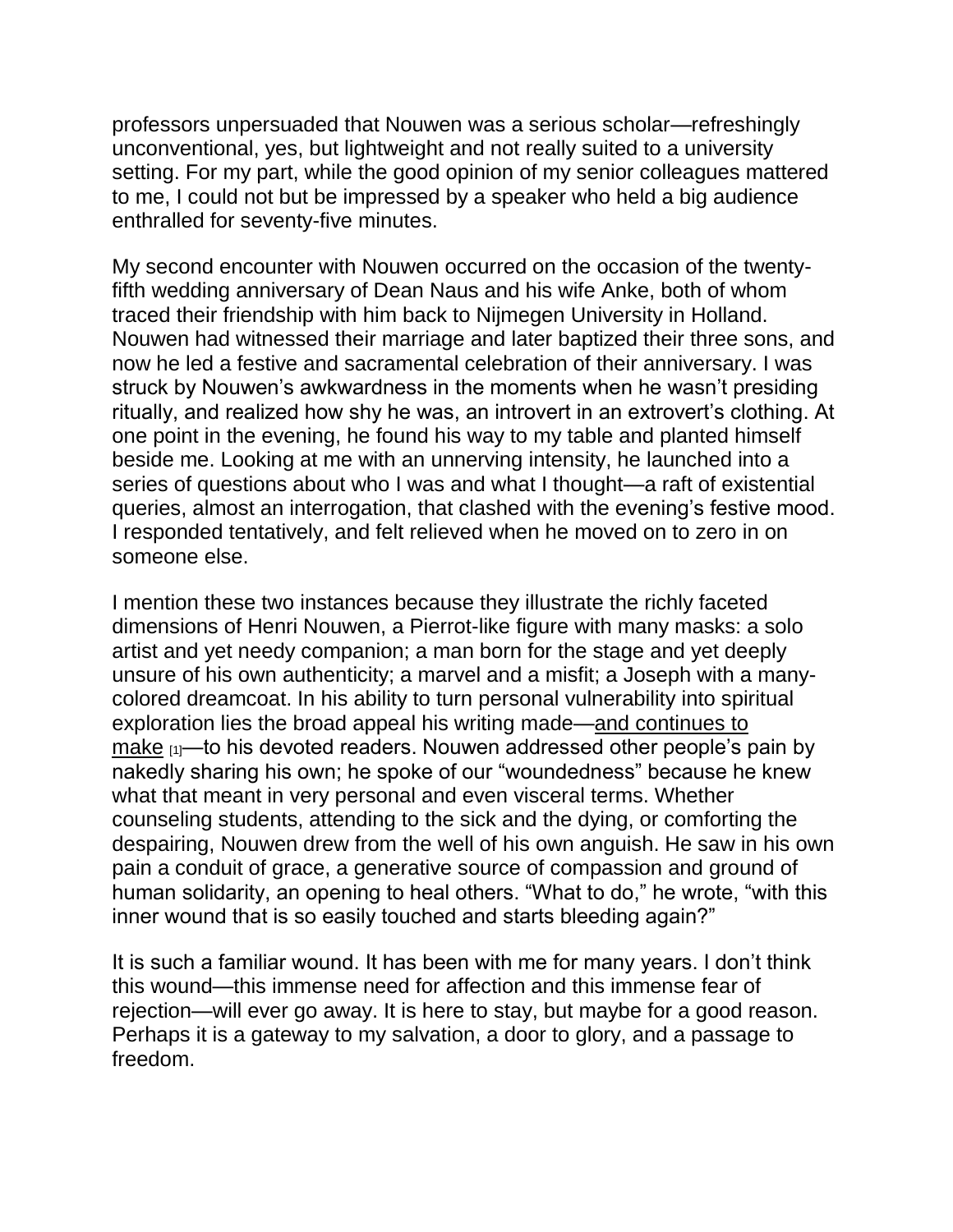BORN IN Nijkerk, Holland, in 1932, Nouwen was the eldest of four children. Especially close to his mother, Maria, he proved deeply pious, and resolved to be a priest at an early age. Educated at the minor seminary at Apledoorn and the major seminary at Rijsemburg, he was ordained a priest of the Archdiocese of Utrecht in 1957.

Postwar Holland, deeply damaged by the Nazi occupation, had managed to recover much of its energy and prosperity, and the highly stratified Dutch society that flourished for centuries—a Catholic entity paralleled with a Protestant one, in which discrete religio-politico-social realities coexisted—had been restored as well. Jurjen Beumer, author of *[Henri Nouwen: A Restless](https://www.amazon.com/Henri-Nouwen-Restless-Seeking-God/dp/0824517687)  [Seeking](https://www.amazon.com/Henri-Nouwen-Restless-Seeking-God/dp/0824517687) for God* [2], writes that the 1950s in the Netherlands "were industrious years, but they were also very traditional."

Norms and values, traditions and customs, all reverted to their proper places, both in the church and in society. In contrast to what many had hoped for during the war years, the political and religious establishment tried to return to conditions as they had existed before the war. The confessional pillars— Roman Catholicism and Protestant Christianity—were rebuilt as if there had been *no* war. Everyone fell back into the same familiar camp.

This is the confessional orbit in which Nouwen was educated for priestly ministry, in which he was ordained, and which shaped his theological outlook. All the more surprising, then, that he should choose to study the social sciences—psychology, in particular—rather than accept his ordinary's request that he study one of the sacred sciences in Rome. Nouwen was deeply conservative, and while by no means an intellectual pioneer, he was curious, keen on knowing more about human motivation and the role of the affective in our lives; and if not dissatisfied with, he was at least cognizant of, the limitations of his seminary training. And so he asked the man who ordained him, Cardinal Bernard Alfrink, for permission to do graduate work at the Catholic University of Nijmegen.

At Nijmegen Nouwen was introduced to phenomenological psychology, an approach that appealed to his immense capacity for empathy, and would define his approach to spiritual writing, interlacing Scripture and prayer with psychological insight and practice. Peter Naus, who was his classmate and shared his interest in phenomenology, recalled that

Henri understood the motto of phenomenology—"go back to the thing itself" as a summons to retrieve, relive, the original experience.... He thinks and feels as a phenomenologist and not as a behaviorist; as a clinical psychologist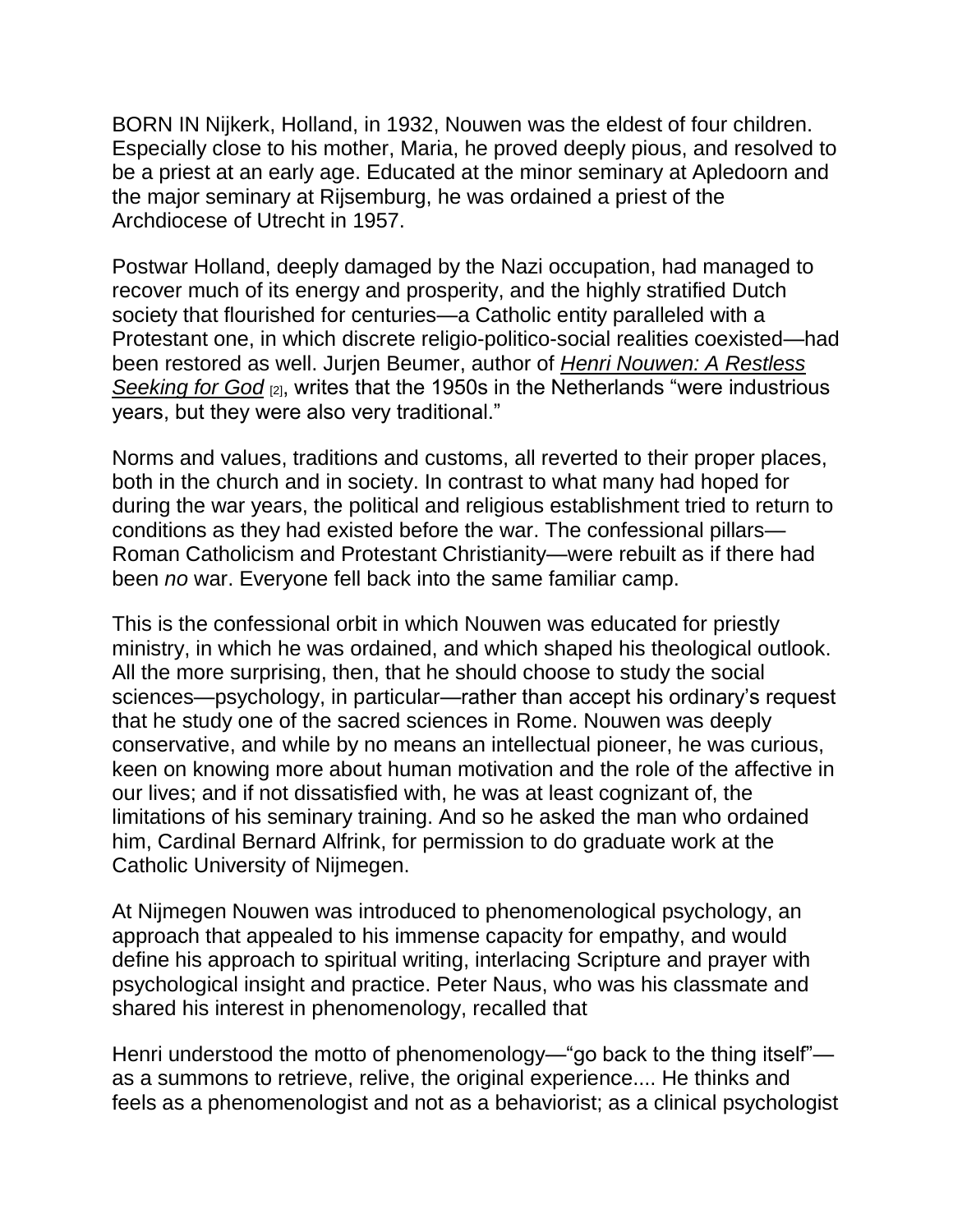he was trained to get into the experience of the patient. To the degree that he was successful in mapping out that experience from the inside, he was able to allow his readers to discover, to recognize, themselves.

In time Nouwen would make another request of Alfrink—to seek a two-year residency at the Menninger Clinic for Religion and Psychiatric Research in Topeka, Kansas. While in the United States he would devour the work of the Presbyterian minister and innovative psychologist Anton Boisen, whose notion that every client is a "living human document" and whose application of the case method in pastoral education—deploying one's own personal wounds as an opening to healing and integration—had a profound impact on Nouwen's thinking.

Invited after his Menninger fellowship to join the newly established Department of Psychology at the University of Notre Dame, Nouwen began an association with American higher education that would last the next two decades. After a short return to Holland, where he pursued an advanced degree in theology, Nouwen was back in the United States, teaching at Yale Divinity School, where he would remain for ten years before taking up a much shorter tenure at Harvard Divinity School. He would also teach at Boston College and at Regis College in the Toronto School of Theology.

Over these years Nouwen became a seasoned and much sought-after academic. But at root he was not an academic at all: although he enrolled in two doctoral programs, he never completed the work; and although a prolific writer, he was at heart a popularizer, bypassing scholarly publications to write for a non-professional audience. Students, in large numbers, enrolled in his classes; doctoral candidates sought his mentorship and counsel; and he found the rhythm of university life conducive to writing. But he was never entirely at home there. The highly specialized focus and intellectual detachment of the professional academician discouraged him, and the institutional indifference to pastoral and spiritual formation dismayed him. In *[Lifesigns: Intimacy, Fecundity, Ecstasy in Christian Perspective](https://www.amazon.com/Lifesigns-Intimacy-Fecundity-Christian-Perspective/dp/038523628X)* [3], he lamented the university's emphasis on competition and ambition, the way it turned what should be a school of love into a school for success. As an indication of how uncomfortably the mantle of the academic sat on Nouwen's shoulders, one need only glance at the requirements for his popular course on the spiritual life and spiritual direction, a course he taught at several institutions. The syllabus he used for the Harvard version requested "faithful presence in all class and small group meetings," and went on to specify: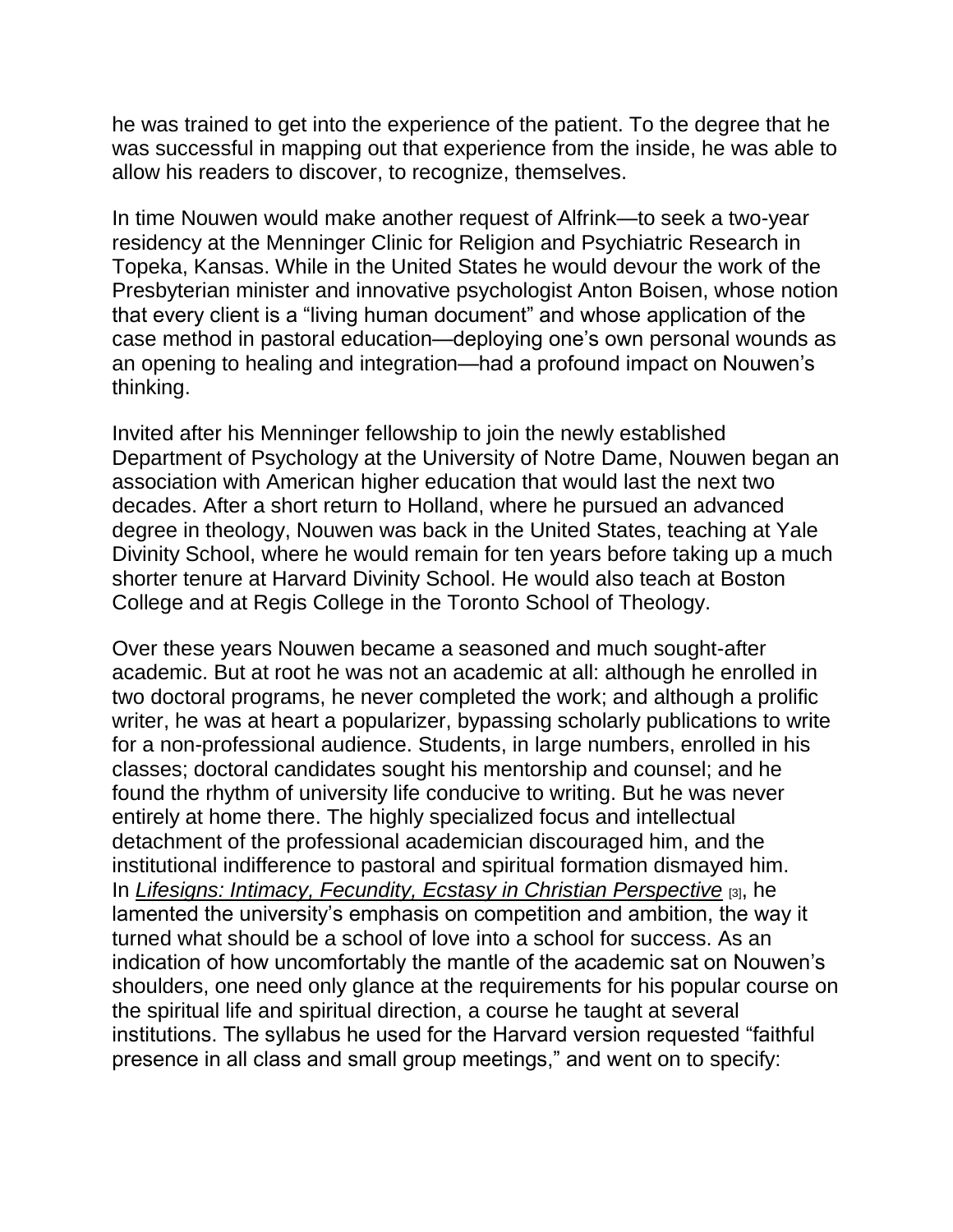The primary emphasis will not be on information but on formation; the assignment will be to write a commentary or diary on the Gospel According to Luke; the spiritual commentary or diary will be read by at least three persons; the small groups will have a composition of no more than eight and will meet once a week for ninety minutes; an extensive bibliography will be provided consisting of Spiritual Direction, Western Mysticism, Eastern Christian Spirituality, and Ignatian Spirituality; but only Luke will be required reading; every class member should have a spiritual friend but not drawn from the class itself; no grade will be given.

It's not exactly your standard course description, and it implies what Nouwen found lacking in standard college teaching. In a frank letter to students who took a condensed version of the course at Boston College, he reflected on his departure from Harvard and the special affirmation he came to feel at the Jesuit institution:

As some of you might know, my semester at Harvard Divinity School had not been easy for me and had led me to the decision that, in order to remain faithful to my vocation, I had to leave Harvard Divinity School and look in new directions. This decision did not come without moments of self-doubt and depression. Against this background, our time together at Boston College was a real healing experience.

Nouwen's disenchantment with university life was partly attributable to his innate and persistent restlessness. That restlessness led him to experiment with vocations. He was postmodern in his disregard for boundaries, even though his efforts to define new directions spurred an habitual mixture of anxiety, self-scrutiny, and even self-reproach. Yet his venturesome and questing imagination propelled him forward. Three years into his Yale professorship, and partly in an attempt to implement the wisdom of his spiritual father, the psychiatrist-abbot John Eudes Bamberger, he headed north to the Trappist Abbey of the Genesee near Rochester, New York, for a seven-month sabbatical. His goal was to explore contemplative terrain while maintaining a journal—*[The Genesee Diary: Report from a Trappist](https://www.amazon.com/Genesee-Diary-Report-Trappist-Monastery/dp/0385174462)  [Monastery](https://www.amazon.com/Genesee-Diary-Report-Trappist-Monastery/dp/0385174462)* [4]—that sought to emulate Thomas Merton's *Sign of Jonas*. The *Diary* lacks Merton's polished literary style and broad learning. But it underscores with arresting immediacy Nouwen's conflicted personality and his struggle to balance the contraries of his life: solitude and community; silence and communication; labor and stillness.

At the end of his stay in the monastery, Nouwen confessed that some of his goals had eluded him, including his hope that "my restlessness would turn into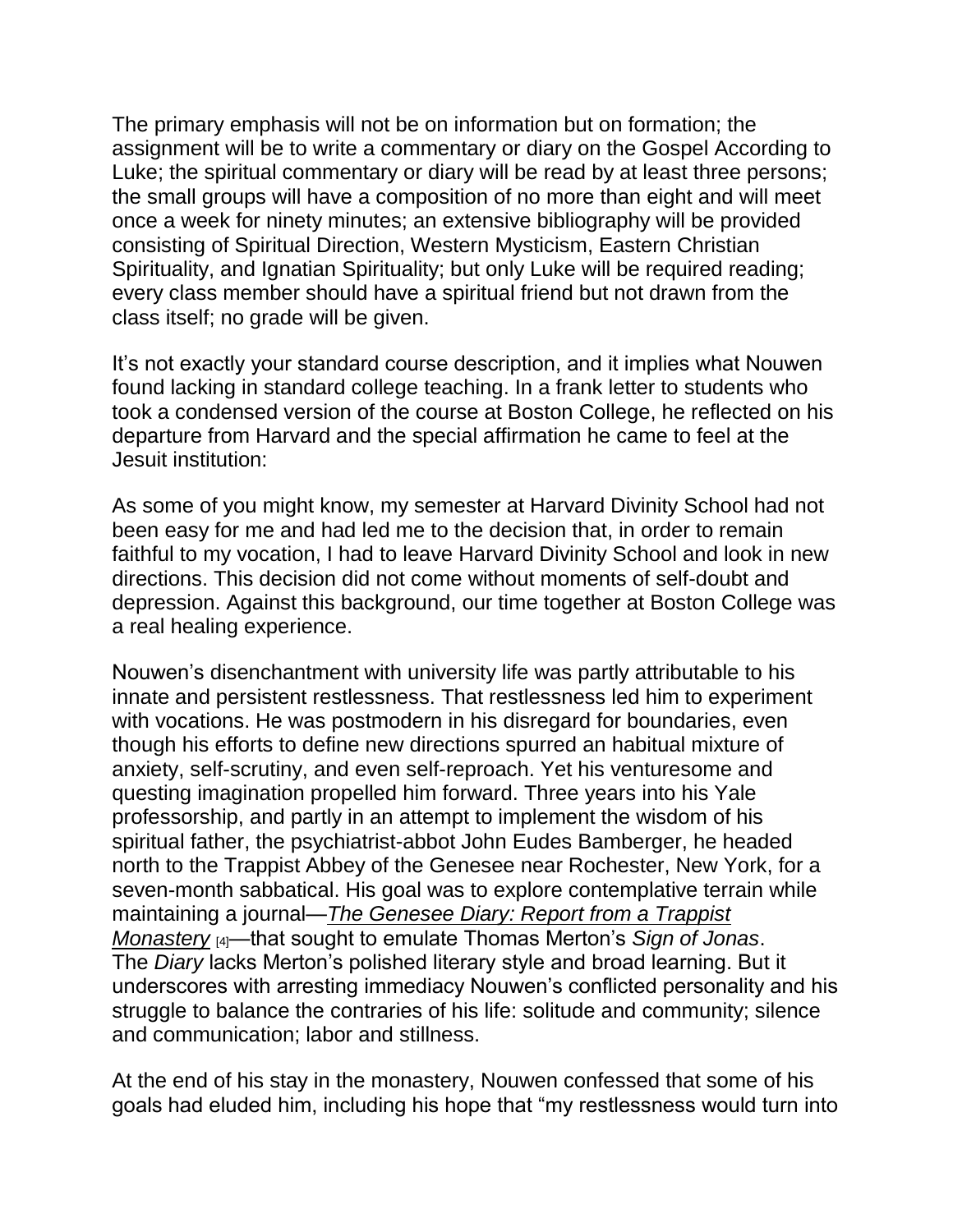quietude, my tensions into a peaceful life-style, and my many ambiguities and ambivalences into a single-minded commitment to God." This disappointment did not prevent him from revisiting the monastery for a second sabbatical in 1979, the fruits of which were published as *[A Cry for Mercy: Prayers from the](https://www.amazon.com/Cry-Mercy-Prayers-Genesee/dp/038550389X)  [Genesee](https://www.amazon.com/Cry-Mercy-Prayers-Genesee/dp/038550389X) [5],* a compilation of anguished implorings and poignant selfdisclosures that possess something of the tone and timbre of Gerard Manley Hopkins's "terrible sonnets," those poems of exquisite pain and darkness. Nouwen would write that "my whole being seemed to be invaded by fear. No peace, no rest; just plain fear: fear of mental breakdown, fear of living the wrong life." And he would ask: "Am I doomed to die on the wrong side of the abyss? Am I destined to excite others to reach the promised land while remaining unable to enter?" Such disquieting questions hint at dark cliffs of despair.

AFTER STEPPING down from his position at Yale in 1981, Nouwen began another quest for a meaningful ministry, in yet another effort to quell his inner disquiet. This time it wouldn't be a monastery—Bamberger had discouraged his romantic thinking about the cloistered contemplative life—but a displacement more radical, more fraught with personal risk, and more turbulent than any he had yet tried. From October 1981 to March 1982 Nouwen lived and worked in Bolivia and Peru as a guest of the Maryknoll community. His time there was profoundly unsettling and forced him to reexamine his understanding of evangelization, poverty, ecclesiology, and social justice. He was, to use the language of liberationists and educators, *conscientized*.

Though he already possessed a sharp sensitivity to justice issues (years before, at the Menninger Clinic and new to the United States, he had driven to Alabama to participate in the Selma civil-rights march), the visceral quality of his new experience left him both reeling and inspired—a classic Nouwen response. The political insecurity, economic disparity, military menace, and *barrio* hopelessness that became his daily diet as a novice missioner underscored both his personal feelings of inadequacy and his awareness of the difficulty any outsider faced in trying to effect change. But he was resolved to learn, attend to the aspirations and despair of his new congregants, and absorb both the pains and joys of the local culture and its people.

Nouwen's Latin American journal, *[Gracias](https://www.amazon.com/Gracias-American-Henri-J-Nouwen/dp/0883448513/ref=pd_sim_14_40?_encoding=UTF8&pd_rd_i=0883448513&pd_rd_r=9DFF8M6Y261TK5FSX51J&pd_rd_w=eihAG&pd_rd_wg=Izv5J&psc=1&refRID=9DFF8M6Y261TK5FSX51J)* [6], meticulously records his impressions, his insights, and his emotional tumult. Visiting the Museum of the Inquisition in Lima, with its bloody history of torture and oppression, he sees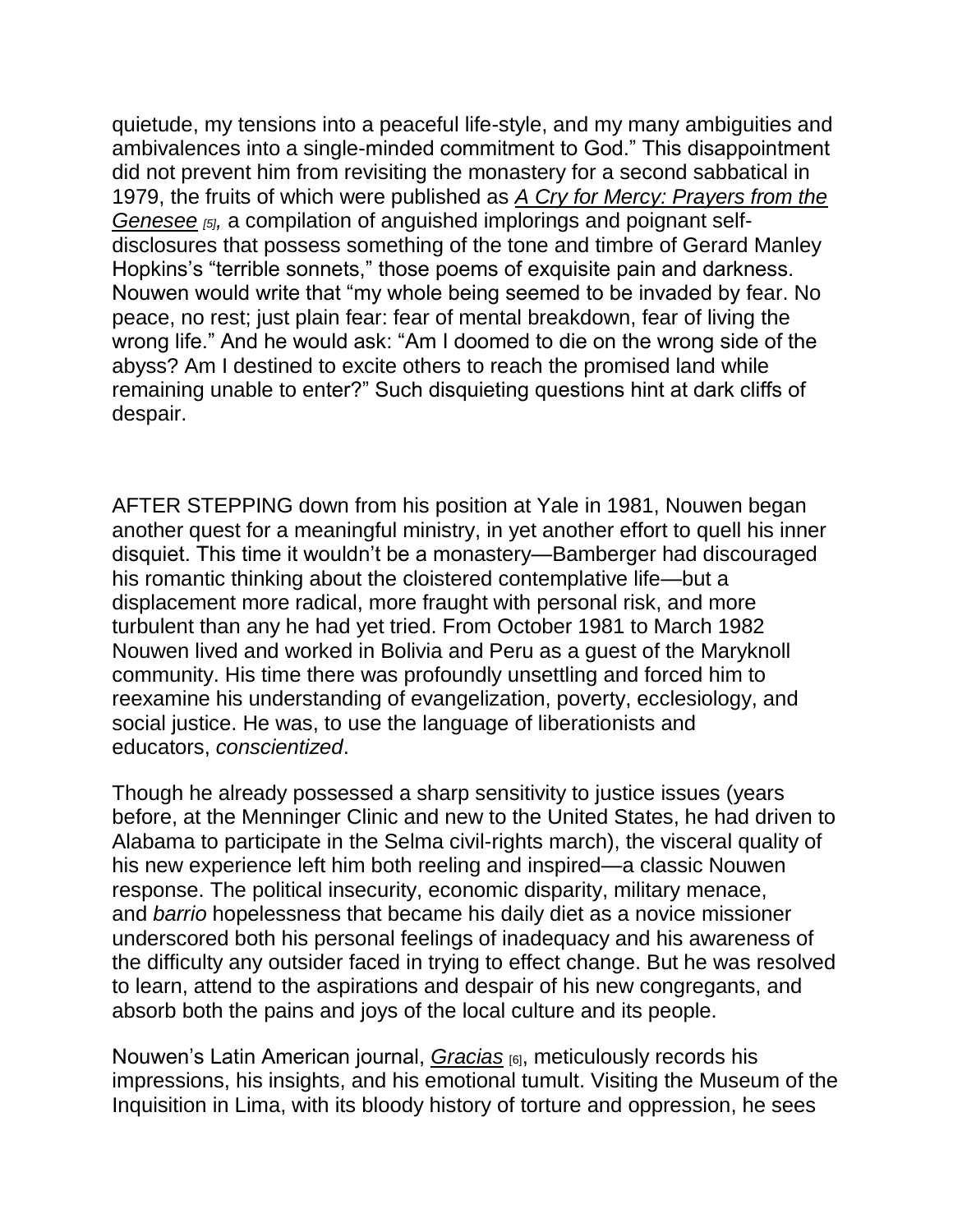"a powerful reminder of how quickly we human beings are ready to torture each other and to do so often in the preposterous assumption that we are acting in the name of God," commenting further that this "can only be a reason for repentance and humble confession and a constant reminder that what we now condemn with strong voices was an intimate part of the church's daily life only two centuries ago." He excoriates a devotional history that he finds reprehensible, legacy of a self-lacerating Spanish spirituality imported to the New World with the Conquistadores and their zealous friars. Escorting American friends around Lima churches, he is appalled by the detailed, often surgical, depictions of the suffering Christ. One friend is so repulsed by the blood-spattered horrors that she leaves to wait outside, but Nouwen dives further in, asserting in his journal that "the nearly exclusive emphasis on the tortured body of Christ strikes me as a perversion of the Good News into a morbid story that intimidates, frightens, and even subdues people but does not liberate them." Then, typically, he proceeds to interrogate himself: "I wonder how much of this has been part of my own religious history, although more subtly. Maybe deep in my psyche I too know more about the deformed Jesus than about the risen Christ."

Concluding that the conventional Christ of his Dutch seminary training and the Jansenist-tinged spirituality of his homeland had diminished his Christology, Nouwen sought greater understanding of the Jesus of the liberation theologians, and came away armed with a new awareness of the fecundity of thought and spirituality in Latin America. The onsite student of liberation theology became sensitized to regional political turbulences and their genesis, and familiar with such key concepts as the *communidades de base*, the preferential option for the poor, and the centrality of such biblical texts as the Exodus and the Magnificat. Meanwhile, even as he assayed the world's evils, Nouwen continued to war with his own demons of depression, self-loathing, and loneliness. His diary records his sense of himself as "an outsider, someone who doesn't have a home, who is tolerated by his surroundings, but not accepted, liked but not loved,...a stuttering, superfluous presence." One especially striking entry, in February 1982, observes that "every time I slip into another depression, I notice that I have given up the struggle to find God and have fallen back into an attitude of spiteful waiting."

Finishing his sojourn in Latin America (he would return briefly to Guatemala to spend time with a priest-friend, John Vesey, who had replaced a murdered missionary, an experience that inspired *Love in a Fearful Land*, his eloquent tribute to a suffering people and their brave pastor), Nouwen settled back into the academy. Well aware that his gifts as a missioner were modest, and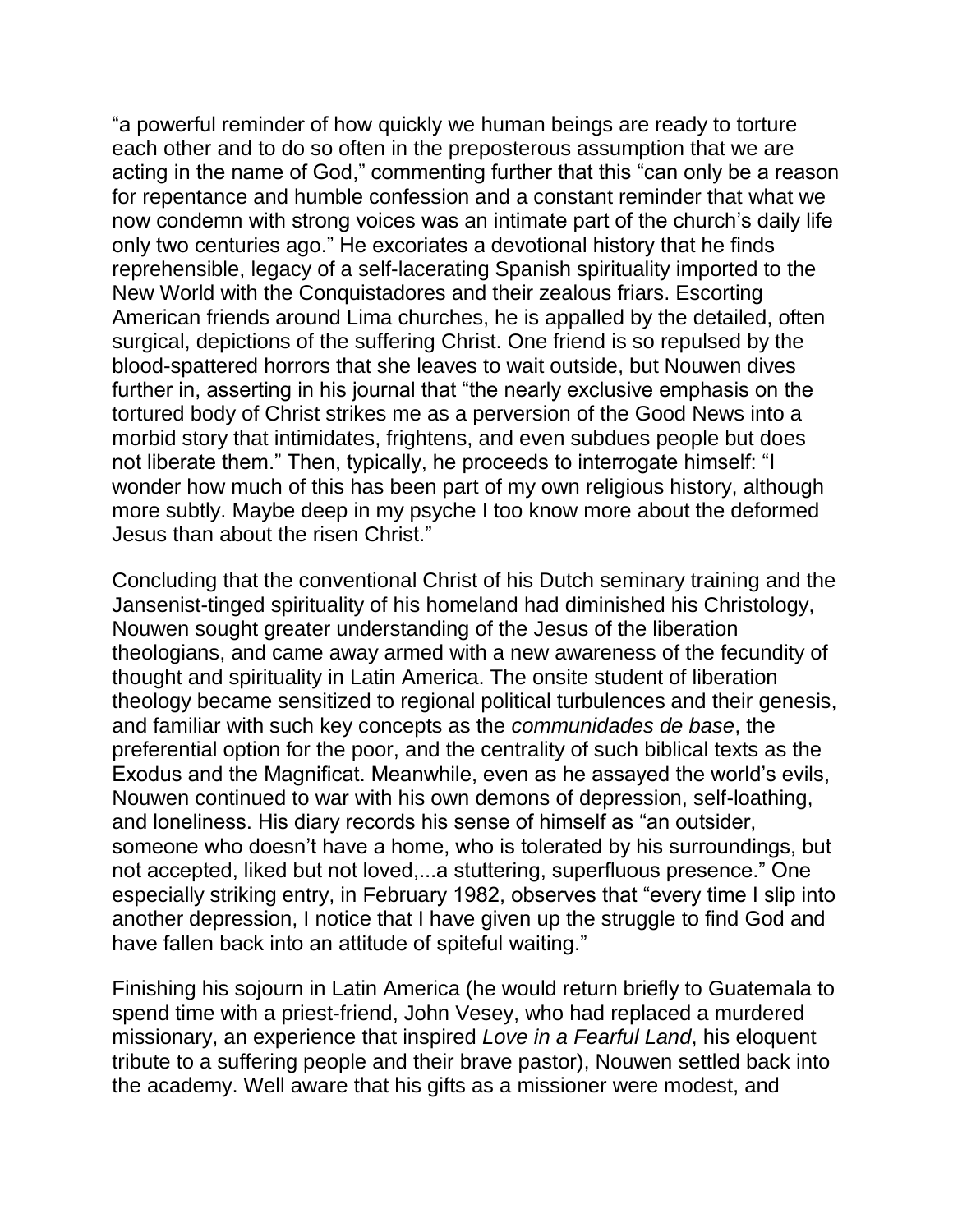unable to learn Spanish despite his fluency in Dutch, English, and German, he sagely concluded that "if I have any vocation in Latin America, it is the vocation to receive from the people the gifts they have to bring us and to bring these gifts back up north for our own conversion and healing."

The last vocational phase of Nouwen's life saw him serve as co-worker, pastor, and chaplain for Daybreak, the Toronto-based L'Arche home. He undertook his new duties with the customary mixed feelings of inadequacy and dread, curiosity and hope. It was here, however, among the mentally challenged, the emotionally handicapped, and the marginalized, that Nouwen would at last find a place to still his heart, a spiritual oasis he could call home. He would remain a member of the community for his final decade of life. It was a fertile time for him, with a cascade of books, speaking engagements, visits, and new friendships; but it was also the period of his most acute emotional breakdown, a crisis that had been building for years and reached its crescendo in Toronto.

Nouwen was gay, and it was a source of anguish for him. A product of a culture and time—to say nothing of an ecclesiastical regime—that engaged in collective denial around homoerotic desires, he was also personally passionate and theologically conservative: in short, an emotional breakdown just waiting for a trigger. That trigger came in the form of a friendship with a L'Arche co-worker toward whom Nouwen felt a suppressed sexual feeling, an attachment that grew from an infatuation and demanded more. As he wrote in the diary that would become *The Inner Voice of Love: A Journey Through Anguish to Freedom*:

This deeply satisfying friendship became the road to my anguish, because I soon discovered that the enormous space that had been opened for me could not be filled by the one who had opened it. I became possessive, needy, and dependent, and when the friendship finally had to be interrupted, I fell apart.

Caught in an emotional maelstrom that reduced him to a shattered state, with outbursts of uncontrollable sobbing, he fought for inner calm and resolutely set about putting the blocks of his life back together again. The friendship couldn't be what Nouwen needed it to be; it had to be recalibrated, and in time it was. Out of the morass of conflicting feelings, and via several months of intensive therapy, emerged a healthier if still fragile Nouwen. And once again, his personal crisis informed his writing. Through this at times devastating chain of events, Nouwen lived the paschal cycle, as he so often did in his life.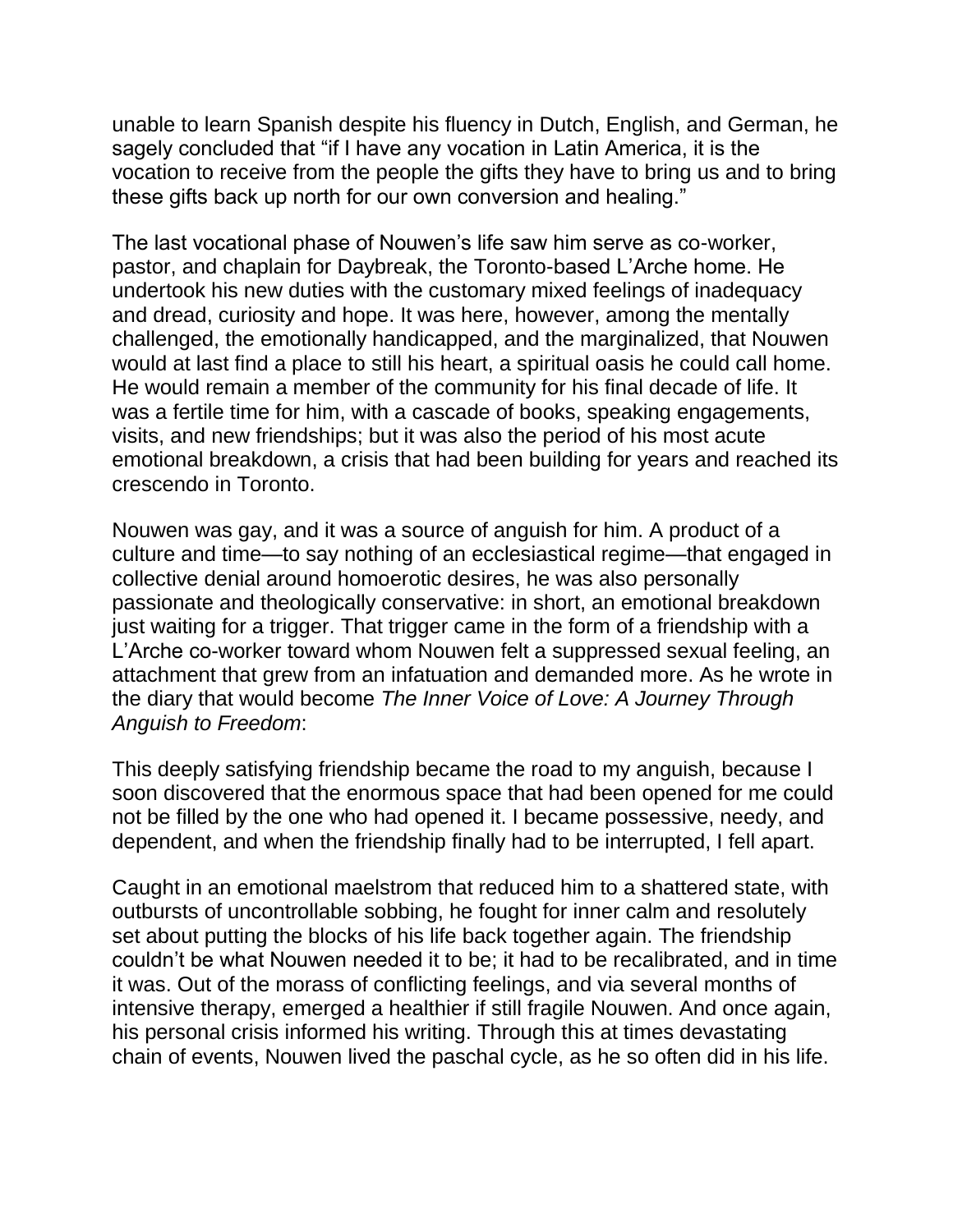The many vocations of Henri Nouwen were his way of channeling his energy to maximize the good he could do. They were a mark of his restlessness, his muddled and messy compulsion to serve the Word; and also of his pioneering pastoral imagination. Nouwen wrote in his posthumously published *[Sabbatical](https://www.amazon.com/Sabbatical-Journey-Diary-Final-Year/dp/0824518780)  [Journey: A Diary of His Final Year](https://www.amazon.com/Sabbatical-Journey-Diary-Final-Year/dp/0824518780)* [7]: "I am convinced that it is possible to live the wounds of the past not as gaping abysses that cannot be filled and therefore keep threatening us, but as gateways to new life." He would be the wounded healer, for others as well as for himself.

NOUWEN'S LEGACY as a writer includes scores of books and translations, and thousands of letters. He could be sentimental, cloying, and crushingly needy, as in his "letter" to journalist Fred Bratman, *Life of the Beloved*, where his penchant for labored expressions of affection is in abundant evidence ("Deep friendship is a calling forth of each other's chosenness...our lives are unique stones in the mosaic of human existence"). But he could also be measured, penetratingly observant, and on occasion luminous, as in the epilogue to *The Road to Daybreak: A Spiritual Journey*, reflecting on the seeming capriciousness of God's grace: "It is dark agony. It is following Jesus to a completely unknown place. It is being emptied out on the cross and having to wait for new life in naked faith."

One struggles to place Nouwen. Theologians have difficulty situating him within one of the organic spiritual traditions. Catholic intellectuals see him as a cult figure, the darling of suburban matrons. Psychologists have reservations about his methodology and academic pedigree. And pedagogues find his inspirational teaching style problematic. But his readers—and there are legions of them, including Hillary Clinton, who cites him as a chief spiritual influence—love him unconditionally. Some of his books, *[The Return of the](https://www.amazon.com/Return-Prodigal-Son-Story-Homecoming/dp/0385473079)  [Prodigal Son](https://www.amazon.com/Return-Prodigal-Son-Story-Homecoming/dp/0385473079)*  $[8]$  principal among them, will have lasting power; and for those who met him, listened to him preach, or became his disciples, the effect of his life and ministry has proved ineradicable.

In this twentieth anniversary of his death, it is instructive to see him in a new light, as postconciliar prophet of a reformed presbyteral model. Nouwen was a universal pastor, uninterested in the squabbles of ambitious clerical careerists, detached from the more toxic of ecclesiastical controversies, and committed to prayer as the only antidote to priestly irrelevance. His frankness around issues of sexuality and his willingness to disclose emotional fragility make him important at a time when many bishops promote a discredited neo-Tridentine model of formation. Nouwen was a loyal, integrated, and doctrinally